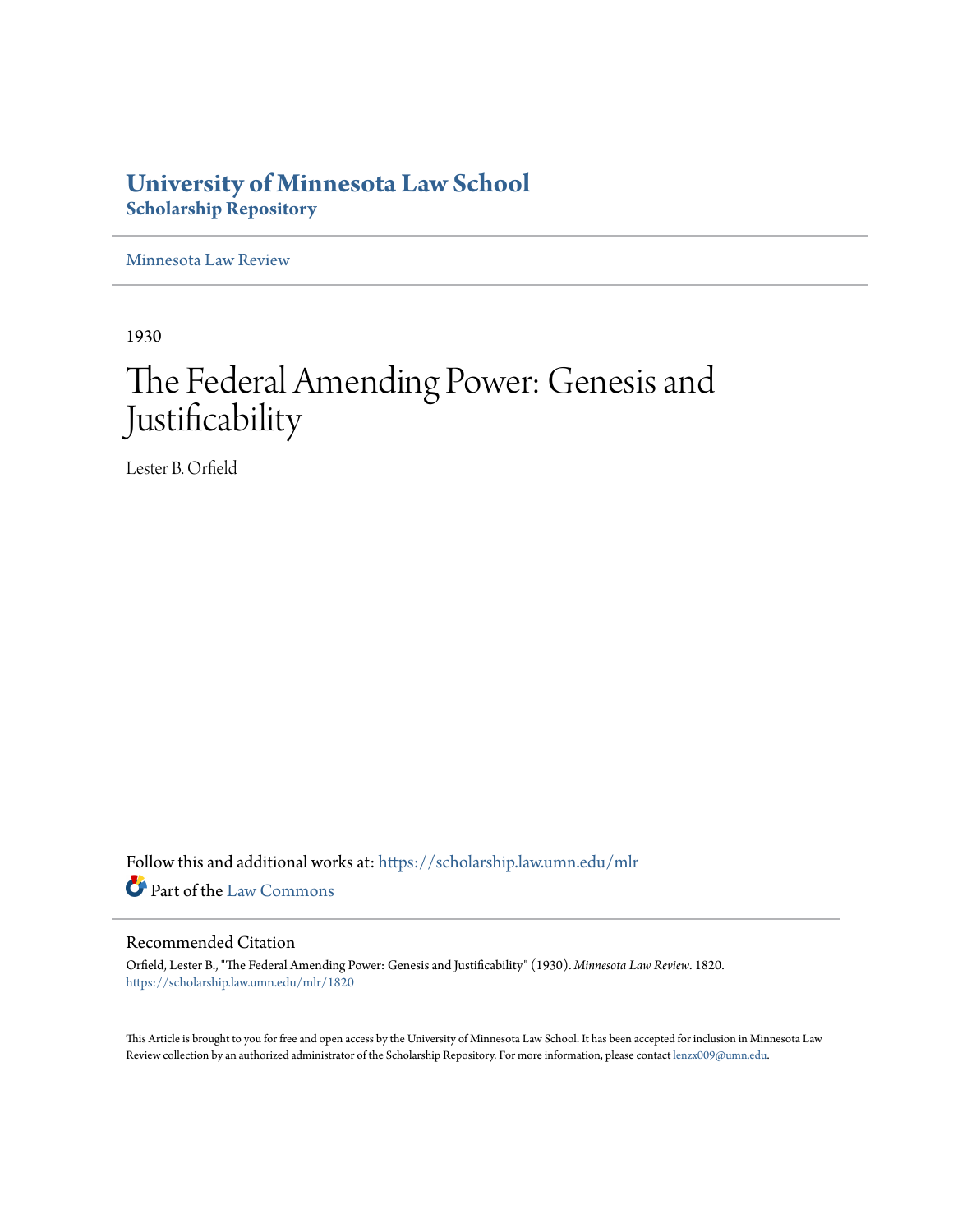### THE FEDERAL AMENDING POWER: GENESIS AND JUSTICIABILITY t

#### By LESTER B. ORFIELD\*

### Genesis of Article Five'

THE idea of amending the organic instrument of a state is peculiarly American. Although many of our political and legal institutions take their origin from English and occasionally Continental conceptions, such is not the case in the fundamental matter of altering the constitution. The idea of a written constitution was developed at a late stage of Western civilization, and the United States, not Europe, took the lead. The doctrine of popular sovereignty had an especially strong appeal to the inhabitants of the colonies in the latter half of the eighteenth century. The people were sovereign: it followed that they could make a constitution. Corollary to this, of course, they could revise and amend the document which they had adopted.

The first written charters or constitutions providing for their amendment appear to have been the charters of the Colony of Pennsylvania, which was the only colony to make such provision.<sup>2</sup> Eight of the state constitutions during the period between the declaration of independence and the meeting of the constitutional convention of 1787 contained amendment clauses. Even more

\*Assistant Professor of Law, University of Nebraska, Lincoln, Nebraska.

tThis article was written as a Research Fellow, University of Michigan School of Law, under the direction of Dean Henry **M.** Bates.

**2U. S.** Const. Article five is as follows:

"The Congress, whenever two thirds of both houses shall deem it necessary, shall propose amendments to this constitution, or, on the application of the legislatures of two thirds of the several states, shall call a convention for proposing amendments, which, in either case. shall **be** valid to all intents and purposes, as part of this constitution, when ratified **by** the legislatures of three fourths of the several states, or **by** conventions in three fourths thereof, as the one or the other mode of ratification may be proposed **by** the Congress; provided that no amendment which may **be** made prior to the year one thousand eight hundred and eight shall in any manner affect the first and fourth clauses in the ninth section of the first article; and that no state, without its consent, shall be deprived of **its** equal suffrage in the Senate." <sup>2</sup>

2Poore, The Federal and State Constitutions, Organic Charter, and Other Organic Laws, 2nd ed., **p. 1518, 1527, 1531, 1536.**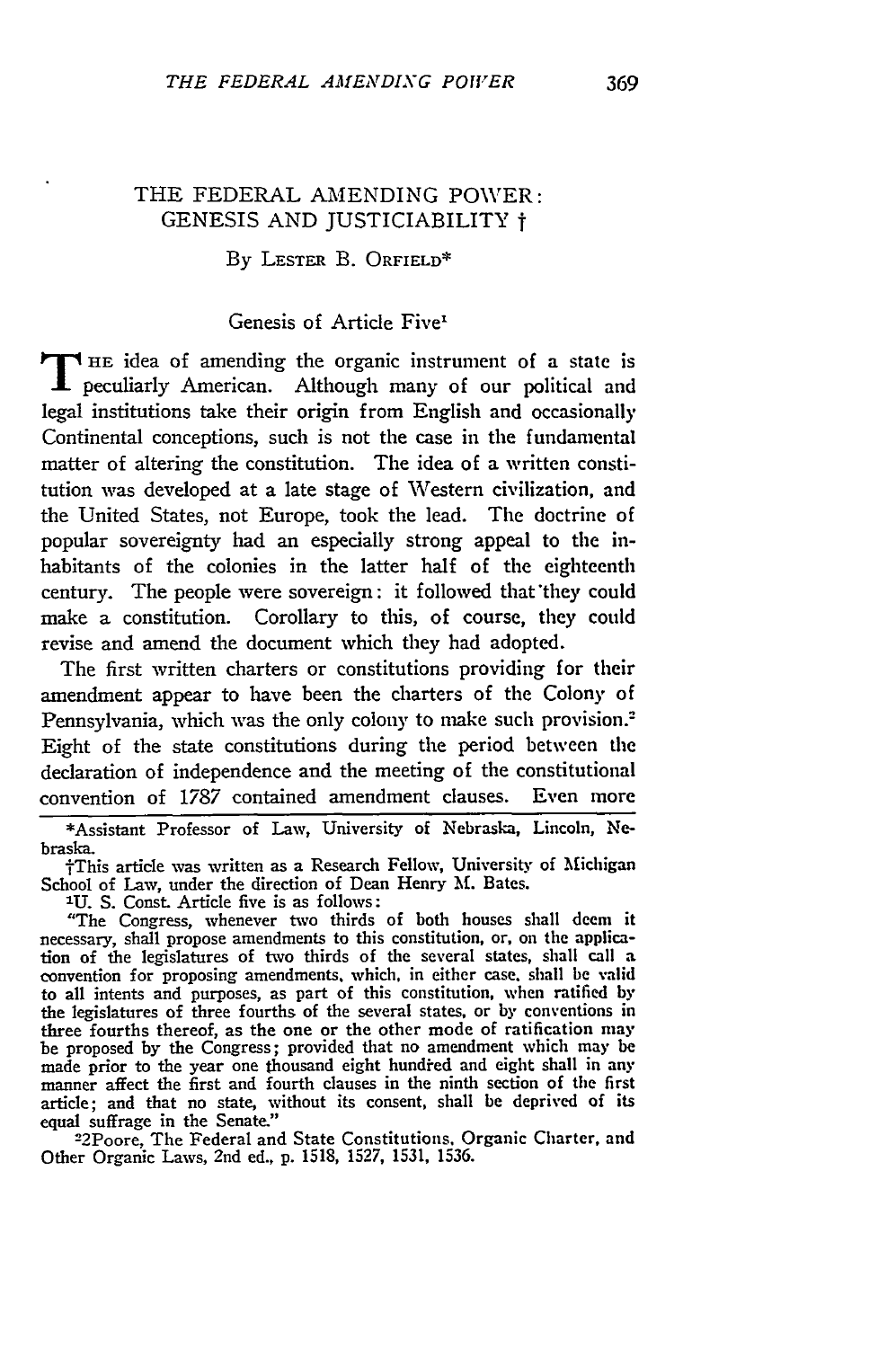important, the articles of confederation, defective as they were, made provision for their alteration. It was almost inevitable, therefore, that when the constitutional convention assembled some plan of revision would be presented.

The constitutional convention assembled on May 14, *1787,* and at the meeting of May 29, Randolph presented the first plan for a new constitution in the form of fifteen resolutions.' The thirteenth declared that provision should be made for amendment of the constitution whenever thought necessary and that the assent of the national legislature should not be required. Charles Pinckney presented a proposed draft of a constitution at the same meeting.4 Article sixteen of his draft set forth that if the legislatures of two thirds of the states should apply for a convention to amend the constitution, the national legislature should call one; or, in the alternative, Congress by a two-thirds vote of each house might propose, and two thirds of the legislatures might adopt. Both drafts were referred to the committee of the whole house.

On June 5, the convention discussed Randolph's resolution.<sup>8</sup> Pinckney expressed doubt as to the propriety or need of an amendment clause. Gerry defended it, however, on the grounds that such a new and difficult experiment required periodical revision, that the opportunity for such revision would stabilize the government, and that "nothing had yet happened in the states where the provision existed to prove its impropriety." Randolph's resolution was again brought up on June **9.0** Several members thought it not a necessity; they furthermore thought it improper to dispense with the consent of Congress. Mason was of the opinion that the provision was necessary since the constitution, like the articles of confederation, would prove defective. It would be better to provide for amendments in an easy constitutional way than to rely on chance and violence. He was opposed to having Congress participate in the process since it might abuse its power and refuse to give its assent to changes desired. The resolution was unanimously adopted, but the clause dispensing with the consent of Congress was postponed for further discussion.

**A** long interval now occurred during which the convention appears to have ignored or overlooked the question of an amending

**<sup>35</sup>**Elliot, Debates, 1866 ed., 128.

<sup>4</sup>Ibid, 132.

<sup>5</sup>Ibid, 157.

GIbid, 182.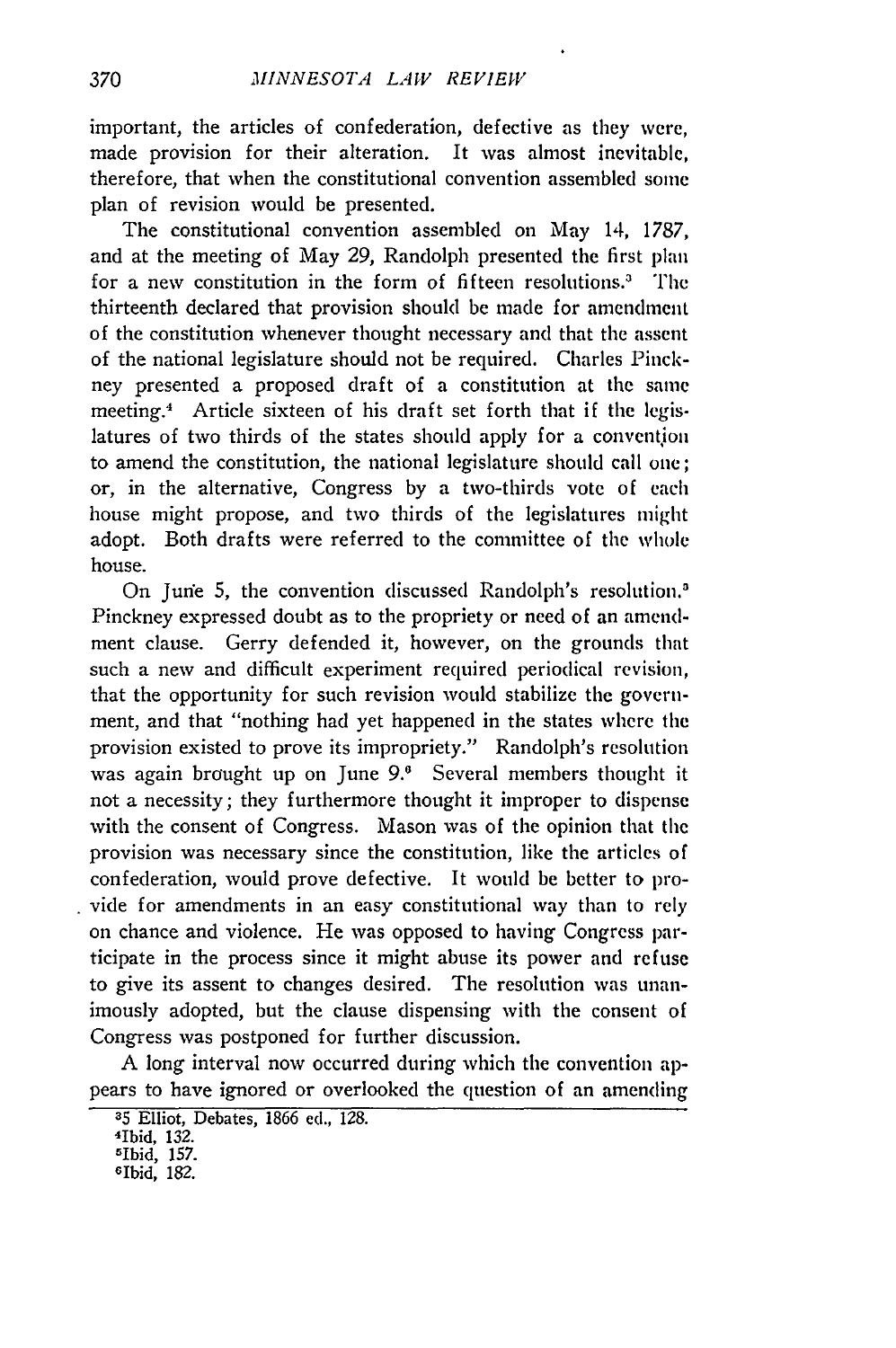clause.' Randolph's original resolution, except as to congressional participation in amending, seems to have been the basis of action until August 6, when Rutledge of the committee of detail, to whom the resolution had been referred, delivered their report.<sup>8</sup> Article nineteen of their draft provided that Congress should call a convention on the application of the legislatures of two-thirds of the states. There was no discussion of the report until August 30, when Gouverneur Morris suggested that Congress be permitted to call a convention whenever it chose.<sup>9</sup> But the convention unanimously agreed to the article as reported by the committee.

The most serious and detailed discussion did not occur until the last week of the convention."0 On September **10,** Gerry moved to reconsider article nineteen. The constitution, he asserted, would be paramount to the state constitutions. Under the article, twothirds of the states could obtain a convention, "a majority of which can bind the Union to innovations that may subvert the state constitutions altogether." He asked whether such a state of affairs should be brought about. Hamilton seconded Gerry's motion, but with a different motive than the latter. He did not object to the result described by Gerry and contended that it was no worse to subject the people of the United States to "the major voice," than to do so to the people of a particular state. He desired an easier mode of amendment than that provided in the articles of confederation, and regarded article nineteen as inadequate in accomplishing this. Like Gouverneur Morris, he proposed that Congress be given a free hand in calling a convention.

"The state legislatures will not apply for alterations, but with a view to increase their own powers. The national legislature will be the first to perceive, and will be most sensitive to the necessity of amendments; and ought also to be empowered, whenever twothirds of each branch should concur, to call a convention. There could be no danger in giving this power as the people would finally decide in the case."

James Madison also supported the motion for reconsideration. The language concerning the calling of a convention was too vague. It was not clear how the convention would be formed, nor by what rules it would transact business, nor what force its acts would have. The motion to reconsider was thereupon passed, nine states

**<sup>75</sup>**Elliot, Debates, 1866 ed., 190, 351, 376. Sbid, 381.

<sup>9</sup>Ibid, 498.

<sup>10</sup>Ibid, 530-532.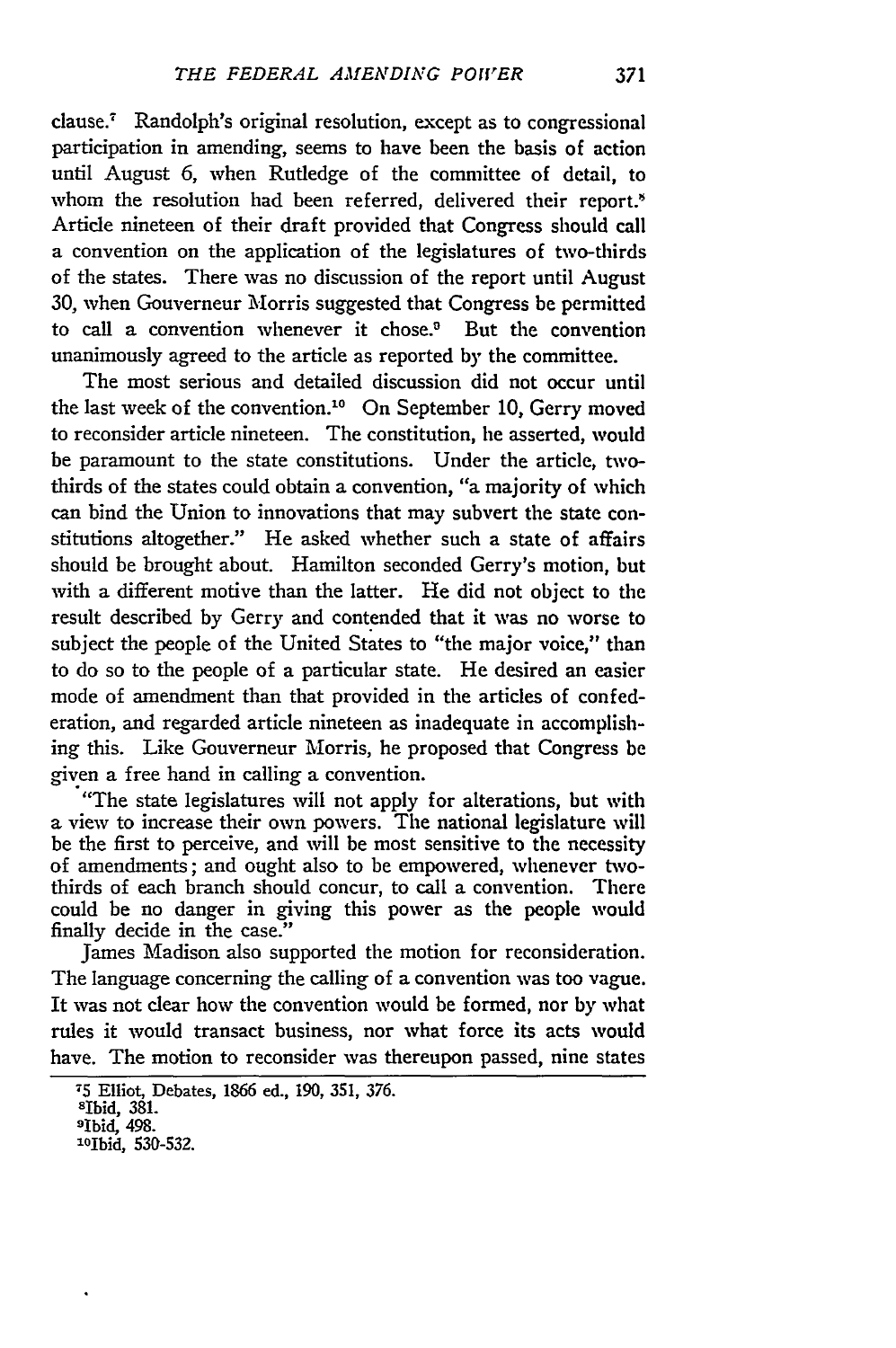favoring and one opposing. Sherman moved that Congress be permitted to propose amendments to the states, "but that no amendment shall be binding until consented to by the several states." Wilson moved to insert "two-thirds of" before the words "several states" in Sherman's proposal. This failed by a five to six vote, but a later motion **by** Wilson to insert instead "three fourths of" was adopted.

Madison then moved to postpone the amended proposition in order to consider a proposal of his own, worded much like the present article five providing for proposal of amendments by Congress either on a two thirds vote of each house or on application of the legislatures of two thirds of the states, and ratification **by** the legislatures or conventions of three fourths of the states. Hamilton seconded the motion. This proposal meant a significant change in the entire scheme. Instead of permitting amendment by a single convention, the plan made necessary the participation of the legislatures or conventions of the states. At this point Rutledge stated that he would never agree to an amending power **"by** which the articles relating to slaves might be altered **by** the states not interested in that property, and prejudiced against it." A proviso was then added to Madison's plan to meet this objection, and his amended proposition was adopted **by** a vote of nine to one.

Five days later as the convention was about to conclude its labors, the amendment clause was reported as article V **by** the committee of style and arrangement.<sup>11</sup> Sherman feared that "three fourths of the states might be brought to do things fatal to particular states; as abolishing them altogether, or depriving them of their equality in the Senate." He therefore thought it reasonable that the limitations on the amending power should be enlarged so as to provide "that no state should be affected in its internal police, or deprived of their equality in the Senate."

Mason believed that the proposed method of amending the constitution was "exceptionable and dangerous." Both modes required action **by** Congress either immediately or ultimately; hence no amendment of the proper kind could be obtained **by** the peopie if the government became oppressive, as he believed would be the case. Gouverneur Morris and Gerry then moved to amend the article so as to require a convention on the application of two

**<sup>115</sup>** Elliot, Debates, 1866 ed., 551-552.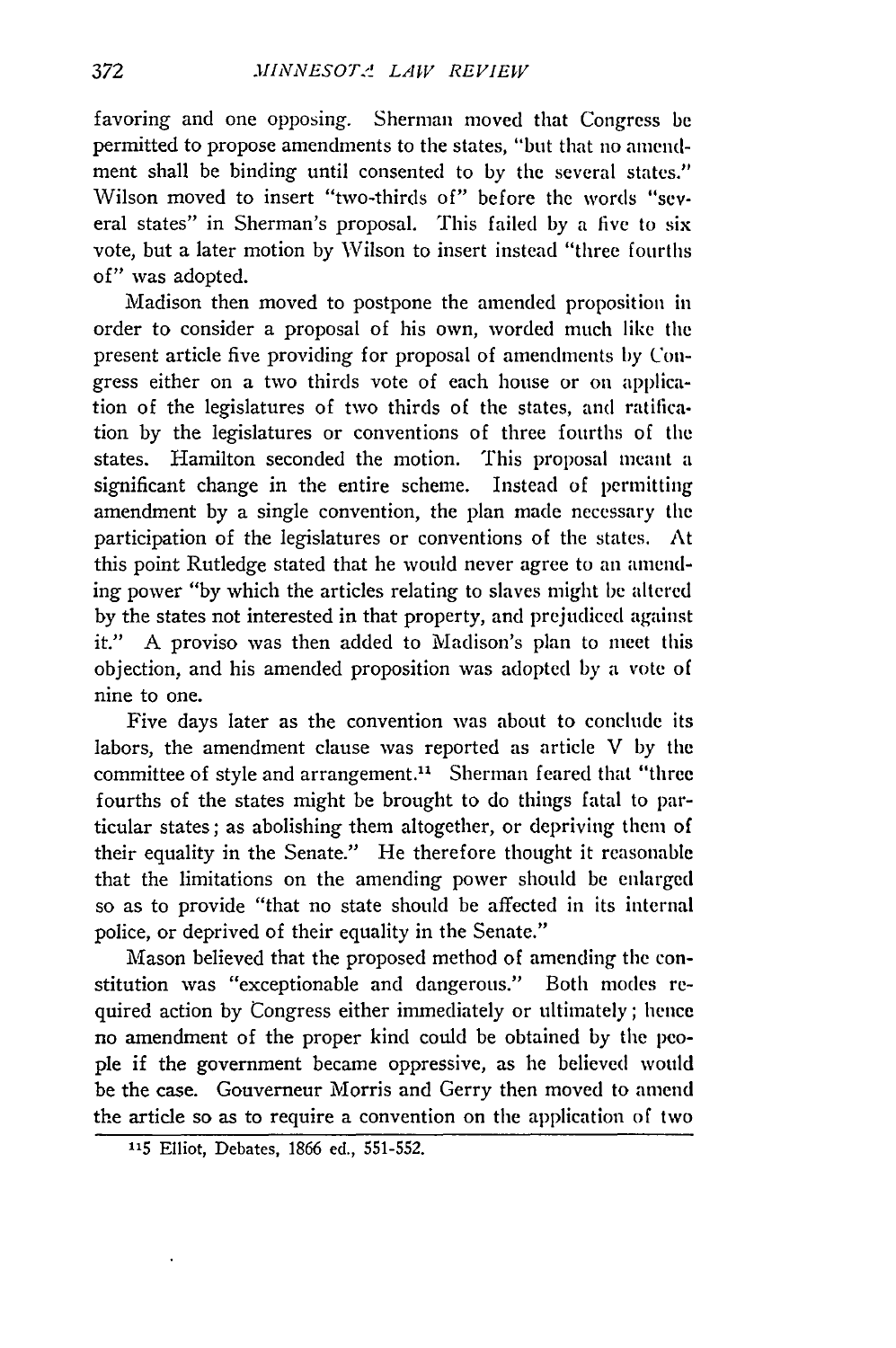thirds of the states, in order to obviate this objection. Madison pointed out in response that he did not see why Congress would not be as much obligated to propose amendments applied for by two thirds of the states, as to call a convention on a similar application. He was not unalterably opposed to providing for a convention, but thought that difficulties might arise as to the form and quorum, matters which should be avoided in constitutional regulations. The motion for a convention was, however, unanimously adopted. Sherman moved to amend article five so as to require ratification of amendments by all state legislatures or conventions instead of three fourths of them, but his motion failed, seven to three. Gerry moved to amend so as to allow ratification only by the state legislatures and not by state conventions as an alternative method, but this failed, ten to one.

One last attempt was made to limit the amending power. Sherman in accordance with his previously expressed idea moved to annex at the end of the article a clause that "no state shall without its consent, be affected in its internal police, or deprived of its equal suffrage in the Senate." Madison objected that if such special provisos were added every state would insist on them, for their boundaries, exports, and other matters. Sherman's motion then failed, eight to three, the small states, Connecticut, New Jersey, and Delaware voting for it. He then moved to strike out article five altogether, and this motion also failed, by an eight to two vote. Gouverneur Morris moved to annex the simple proviso, as it now appears in article five, "that no state, without its consent, shall be deprived of its equal suffrage in the Senate." And as Elliot concisely reports it, this motion, "being dictated by the circulating murmurs of the small states, was agreed to without debate, no one opposing it, or the question, saying no." At this same meeting the entire constitution as amended was accepted by the convention, and ordered to be engrossed. Two days later on Monday, September 17, the engrossed constitution was read and signed, and the convention adjourned.

#### JUSTICIABILITY OF AMENDMENTS

Is the question of the validity of an amendment a legal question? Or is it a political question? If it be a political question, it would lie in the sphere of the political department,-the legislative or the executive, or both.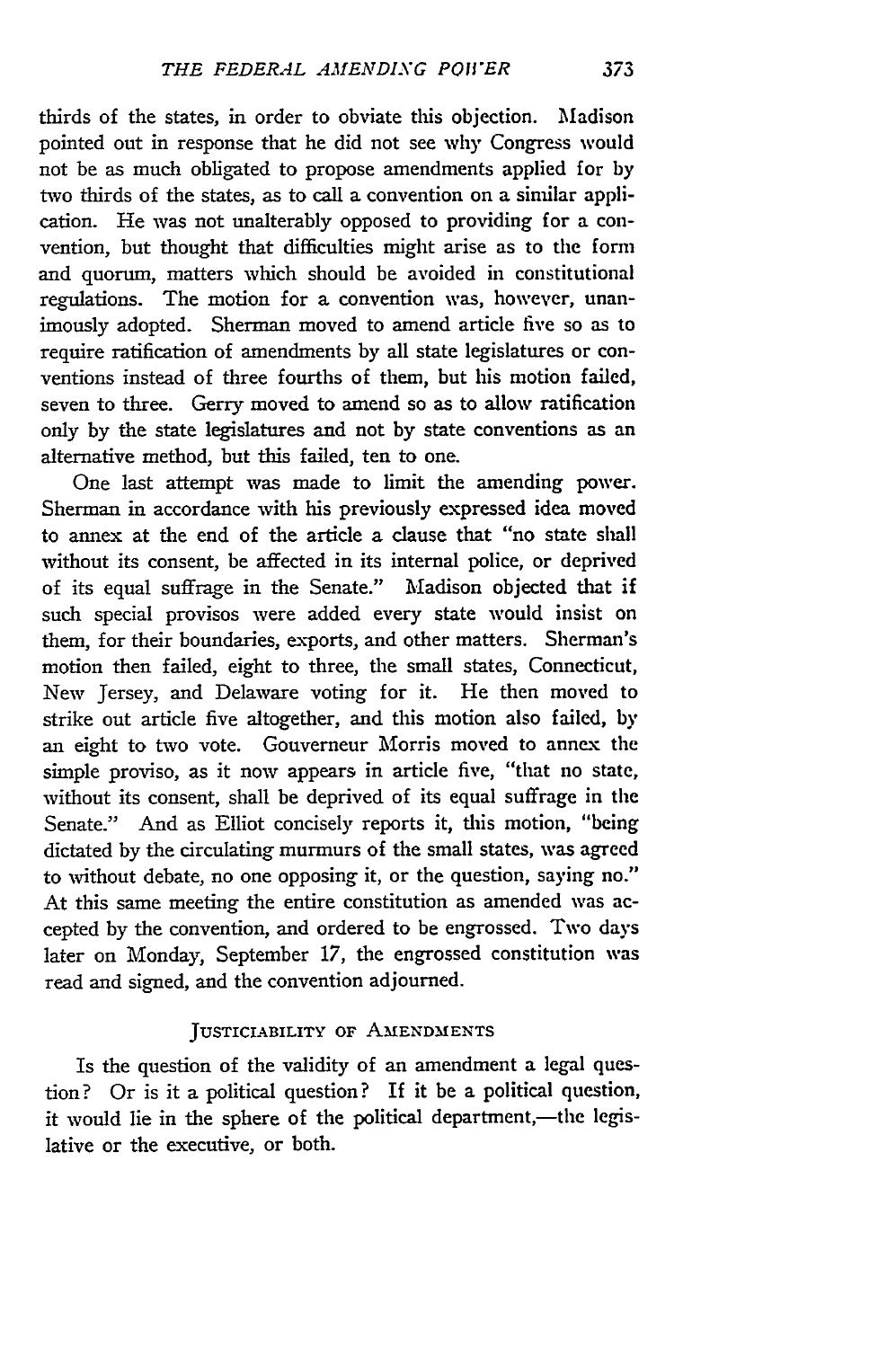To one not particularly familiar with constitutional law the notion of a court's passing on the legality of a constitutional amendment may seem strange. To such it would perhaps seem correct that the courts should unquestionably assume the validity of the constitution and its amendments as an irreducible minimum in the decision of cases. To a Continental lawyer accustomed to a legal system in which the courts may not declare even a statute invalid, the idea of a court's determining whether or not a constitutional amendment is valid or not would seem astonishing. Even one familiar with American constitutional law might well have had some doubts before the litigation over the legality of the eighteenth and nineteenth amendments. The only previous instance in which the Supreme Court of the United States had passed on the legitimacy of an amendment to the federal constitution had arisen more than a century previously in the case of *Hollingsworth v. Virginia,12* as to the adoption of the eleventh amendment. In that case the attorney general of the United States who defended its legality made no attempt to show that it was a political question, and the court did not discuss the question. The case can therefore be cited only to the effect that the court and the parties assumed it to be a legal question. The court moreover passed only on the legality of the procedure of amendment, and not on the content of the amendment itself. In the later and much cited case of *Luther v. Borden*,<sup>13</sup> the Supreme Court declared in dictum that the question of the validity of the adoption of an amendment was a political question. This case attracted great attention and was widely cited in the state decisions, so that many came to have the view that the question was political. Last of all, inasmuch as the courts have not assumed to pass on the constitutionality of the constitution itself, there is some logic in arguing that since an amendment becomes as much a part of the constitution as any other part of it, in fact repeals any part inconsistent with it, as a result, the legality of an amendment is no more open to attack than that of the constitution itself.

<sup>12(1798) 3</sup> Dal. (U.S.) 378, 1 L. Ed. 644.

<sup>13(1849) 7</sup> How. (U. S.) 1, 39, 12 L. Ed. 581. Taney, *C.* J. said: "In forming the constitutions of the different states, after the Declation of Independence, and in the various changes and.alterations which have since been made, the political department has always determined whether the proposed constitution or amendment was ratified or not by the people of the state, and the judicial power has followed its decision." As late as 1888 it was asserted that this case "is still the law of the federal courts" in Smith v. Good, (C.C.R.I. 1888) 34 Fed. 204.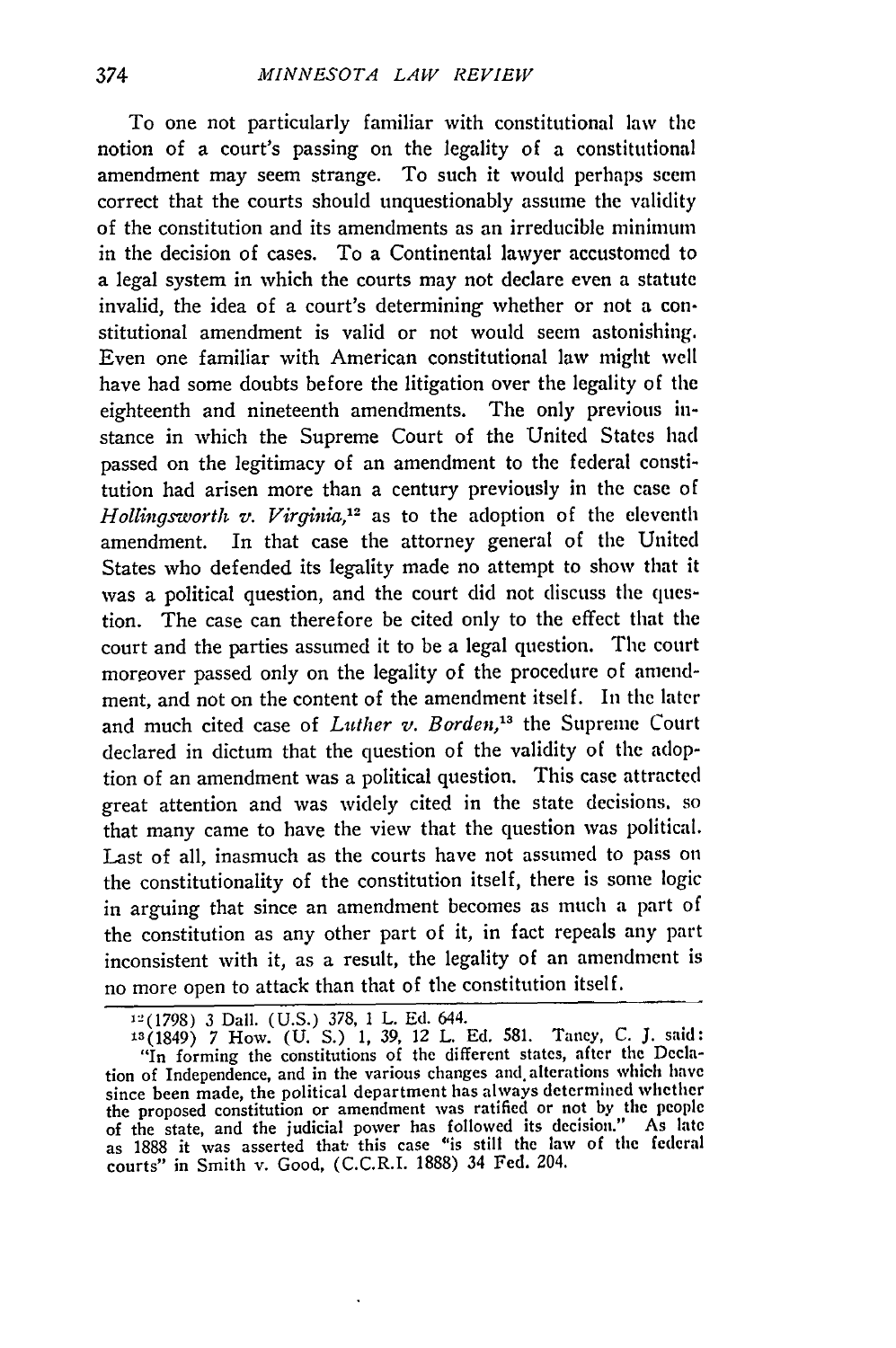It may be laid down dogmatically that the constitutionality of the constitution itself is a political question.14 In the first place it would seem a contradiction in terms to raise such a question, except in reference to the matter of its having been validly adopted according to the previously existing constitution. Where the existing constitution has come into operation through a revolution, obviously a very dangerous problem would arise if the courts should attempt to pass on the validity of the new constitution. Where the new constitution has not been the result of a revolution, a new government has not begun to function under the new constitution, the people have not acquiesced, and the old courts hang over, they could declare the **new** constitution void.15 If a new government had commenced to operate under the new constitution and there was popular acquiescence, or if simply a new government, executive and legislative, had taken their oaths under the new constitution, it would perhaps be logically possible for the old courts to declare the new constitution invalid. But where

14Luther v. Borden, (1849) **7** How. **(U. S.) 1,** 12 L. **Ed. 581;** Smith v. Good, (C.C.R.I. **1888)** 34 Fed. 204; Brickhouse v. Brooks, (C.C.Va. 1908) 165 Fed. 534; Dorr's case in 2 Wharton, Criminal Law, 5th ed., sec. 2777; State v. Starling, (1867) 15 Rich. L. (S. C.) 120; Koehler v. Hill, (1883) 60 Iowa 543, 14 N. W. 738, 15 N. W. 609; Miller v. Johnson **(1892)** *92* **Ky. 589, 18 S.** W. 522, **15 L.** R. **A.** 524, constitution **held** valid although the convention elected to draft it made several changes in it after it had been voted on **by** the people of the state; Taylor **v.** Commonwealth, (1903) **101** Va. **829,** 44 **S. E.** 754, constitution upheld though it had never been submitted to popular vote; Carpenter v. Cornish, **(1912) 83 N. J.** L. **696, 85** Atl. 240, affirming **83 N. J.** L 254, **83** Ati. **31** ; O'Neill, **J.,** dissenting in Foley v. Democratic Parish Committee, **(1915) 132** La. 220, **70** So. 204. "When, however, a state government has been formed, and the state admitted to the Union with a given constitution, courts must recognize, and are as fully bound **by,** the fact as the merest citizen; and I submit, with all respect, that we can as well dispute the validity of the United States constitution, because the convention framing it, disregarding all instructions limiting its members to making amendments to the old articles of confederation, assumed to make an entirely new form of government, as can we inquire into any supposed irregularities or illegalities which may have entered into the construction of our own." Brittle v. People, **(1873)** 2 Neb. **198,** 210.

l 5Loring v. Young, (1921) **239** Mass. 349, **132 N. E. 65.** The paucity of precedent on this point seems to have led to the broad view frequently asserted that the validity of a constitution is not assailable at any stage. In **15** L. R. **A.** 524. the commentator on Miller *v.* Johnson, **(1892) 92 Ky. 589, -18 S. W. 522, 15** L. **R. A.** 524, points, out that since there is no question of opposing governments, or of the existence of the court and since the adoption of a new constitution is in effect only an amedment of the old one, and does not in fact upset the existing government, "it is difficult to see why the question of lawful adoption is not as much a judicial question in case of a new constitution as it is in the case of an amendment, eo nomine."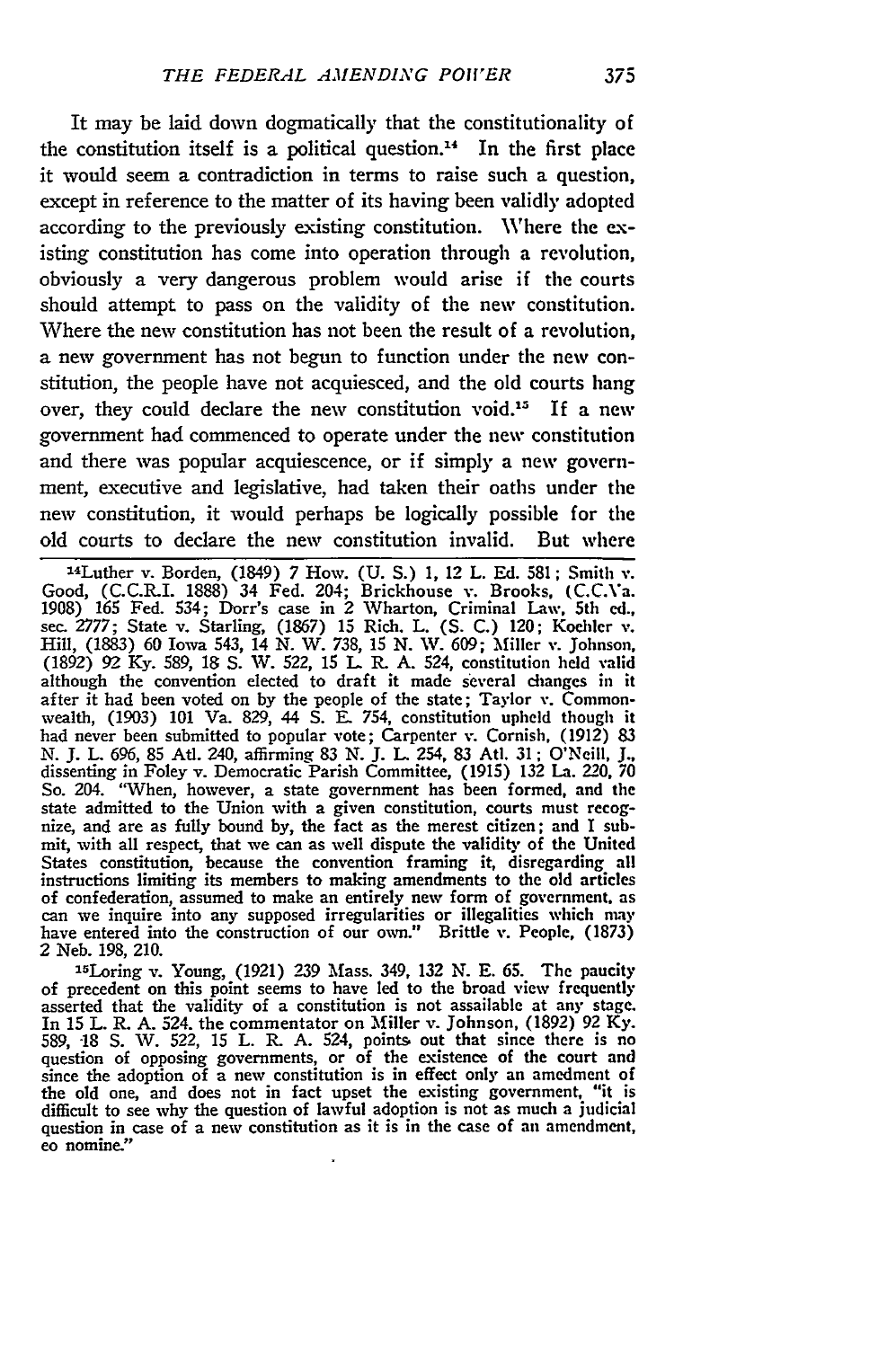the courts, as **well** as the other branches of the government, **are** operating under the new constitution, it seems inconceivable that they could pass on the validity of the instrument which is their creator. In theory, the court might decide the new constitution was invalid. But this would be tantamount to a declaration that the court itself no longer exists, since it was the creature of the constitution. The futility of the proceeding would make such a decision unlikely. As an actual fact such a court might continue to exist if the other departments of government accepted and enforced the decision, but this would seem to be a case of usurpation.

From the fact that the courts cannot declare the existing **con**stitution invalid, it logically follows that they cannot so declare any part of it (exclusive of amendments).<sup>16</sup> In fact, to do this would seem even less justifiable than to nullify the whole **new** constitution, for in recognizing part of a **new** constitution it must recognize its entire validity. Since the old constitution is no longer in existence, there is no authority on which it can predicate a declaration that a part **of** the new constitution is invalid.

The view that the courts may not declare the existing constitution or a part of it (exclusive of amendments) invalid has particular force as to the federal constitution. In the case of the states many of them have adopted wholly new constitutions in pursuance, in most cases, of the mode prescribed in the previous constitution. In such cases there is doubtless justification for the courts' passing on the validity of the new constitution, though as a matter of fact such cases have been very rare. But the **con**stitution of the United States was not adopted according to the mode prescribed in the article of confederation. In other words, our existing constitution is the product of a revolution, bloodless though it was. $17$  The Supreme Court and all the other federal

leCarpenter v. Cornish, **(1912) 83 N. J.** L. **696, 85** Atl. 240. **Lut** this view seems to have been departed from in a number of Louisiana cases<br>arising over the 1920 state constitution. Huff v. Selber, (D.C. La. 1925)<br>10 F. (2d) 236; Pender v. Gray, (1921) 149 La. 184, 88 So. 786; State v.<br>Judge, **(1915) 137** La. **507, 68** So. 742, is partially explainable on the ground that the constitution then made no provision for a convention, that the people<br>by popular vote adopted the legislative restrictions as to subject-matter<br>imposed on the convention, and that the constitution was never ratified by constitution could be declared invalid, the whole might **be. See** also, Foley v. Democratic Parish Committee, **(1915) 138** La. 220, **70** So. 204. 17

Jameson says that "it is clear that the act of disregarding **the**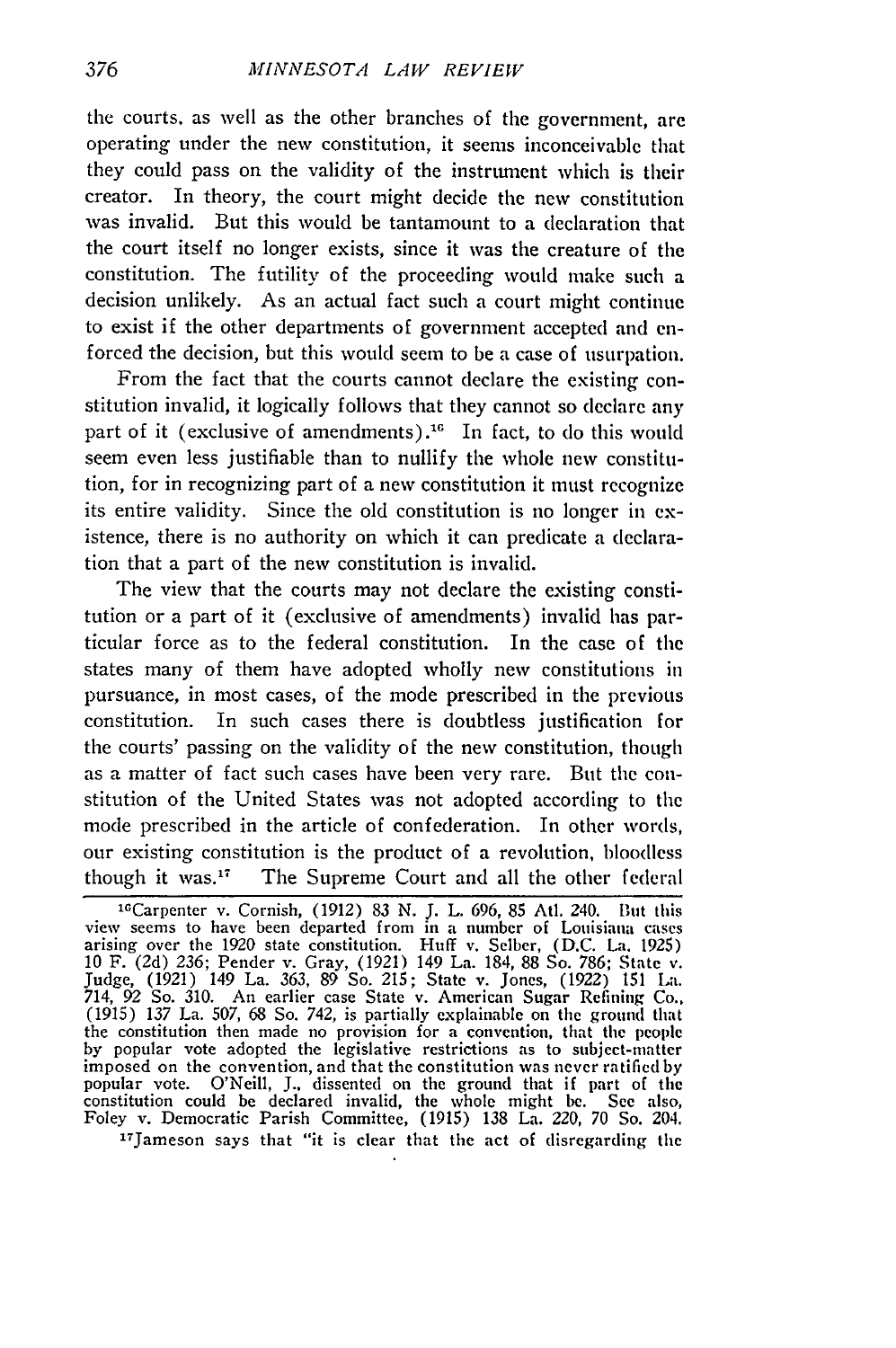courts are and always have been the creatures of the existing constitution. Thus there has never been any court before whom its invalidity might be asserted. The federal courts have never assumed to pass on the validity of the original constitution or any part of it, and have never admitted that it was the creature of revolution, though the commentators have frequently pointed it out.

Passing from the question of judicial cognizance of the validity of the constitution to that of an amendment thereto, it would not be illogical to expect somewhat the same treatment of the problem.<sup>15</sup> The adoption of a constitution and the adoption of an amendment certainly have many points in common. In both there is the exercise of the highest sovereign power of the state. The adoption of an amendment is the adoption of a constitution in little. It is conceivable that over a long period of time a constitution might be so altered as to bear little resemblance to the original document. Looked at from one point of view, an amendment is of even greater import than the original provisions of the constitution since it automatically repeals all clauses inconsistent with it.<sup>10</sup> It may even repeal a Supreme Court decision.20 Looked at from a prac-

provisions of the 13th of the articles of confederation, was done confessedly as an act of revolution, and not as an act within the legal competence of either the people or the convention, under the constitution then in force." Constitutional Conventions, sec. 564. Under article XIII, Congress should have proposed ind the legislatures of every state should have ratified the constitution. Technically, every step was complied with except that ratification was by three fourths of the states (though all eventually ratified), inasmuch as the **consti**tutional convention sent the constitution to Congress, which at the advisory direction of the convention transmitted it to the state legislatures, who in turn at the recommendation of the convention passed it on to the state conventions. The framing of an entirely new constitution in violation of the directions of Congress and the designating of the ratifying bodies have been asserted to be revolutionary, but if the convention be regarded as an advisory body the only illegal step was ratification **by** less than a unanimous vote. The ground of necessity pleaded by Randolph seems a rather dubious legal justification. See also, Cooley, Constitutional Limitations, **8th** ed., p. 9; 1 Burgess, Political Science and Comparative Constitutional Law 98; McCulloch v. Maryland, (1819) 4 Wheat. (U.S.) 316, 403, 4 L **Ed.** 579.

1sIn Smith v. Good, (C.C.R.I. **1888)** 34 Fed. 204, it is asserted that both questions are political; while in Loring v. Young, (1921) 239 Mass. 349, 132 N. E. **65** that both are judicial, Luther v. Borden, (1849) 7 How. (U.S.) 1, 12 L. Ed. 581, being distinguished on the ground that in that case two rival governments were arrayed agains each other in armed conflict.

' 9Johnson v. Tompkins, (C.C. Pa. 1833) Baldwin **571. 598.** Fed. Cas. No. 7416; Osborn v. Nicholson, (C.C.Ark. **1871)** 1 Dill. 219, Fed. Cas. No. 10595; University v. McIver, (1875) 72 N. C. 76; Grant v. Hardage, (1913) 106 Ark. 506, **153 S. V.** 826.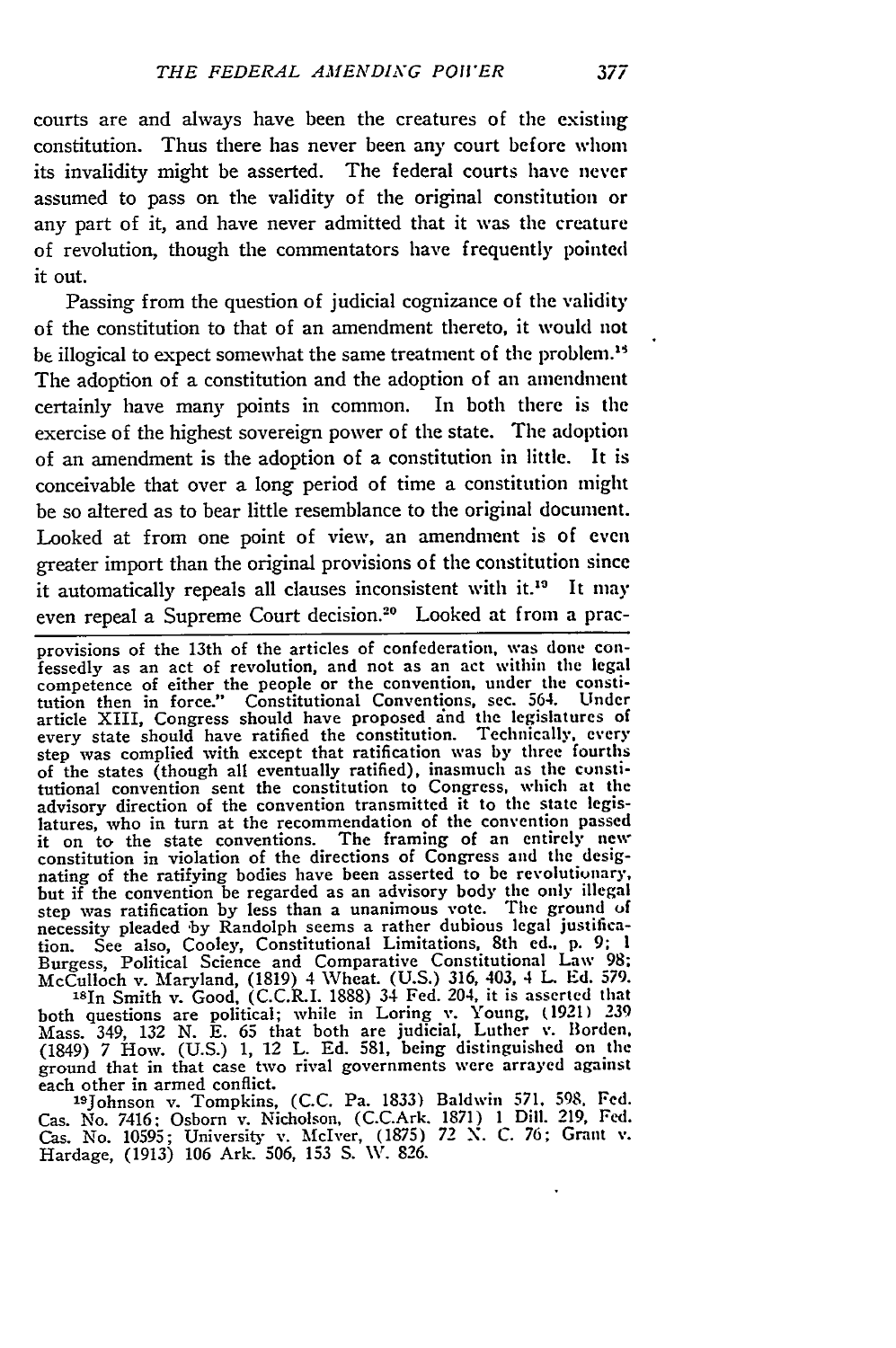tical standpoint, however, the chief difference is seen to be that an amendment does not generally produce so comprehensive and so serious an effect on the existing frame of government. The courts are left relatively free to see that the prescribed constitutional mode of alterations is complied with.

If the constitution made specific provision for the submission of the question of the validity of an amendment to a designated tribunal, it might perhaps be asserted that this is not a question for the courts,<sup>21</sup> though even this has been doubted.<sup>22</sup> Article five, however, is silent, so that there is much reason to assert that this, like so many other controversies which may arise over the interpretation of the constitution, is a legal question.<sup>23</sup> The theory of the courts is doubtless that back of the power to declare laws unconstitutional. "The constitution is the supreme law of the land, and the courts are the special guardians of that law." The Supreme Court may set aside any unconstitutional act of Congress or of the president, and reverse its own and the decisions **of** the lower courts where the interpretation was erroneous. From this it follows that where there is a failure to follow the regular mode of amendment prescribed in article five, the courts may regard the procedure as null and void.

The courts of the United States in both the states and the nation have taken cognizance of an increasing range of cases. In international law constant efforts are being made to reduce the scope of political questions. In the state courts there has been an increasing development of judicial control over the amending

**N.** W. 408. But this seems improper since the courts are bound **by** the constitution as well as the other departments of the government.<br><sup>23</sup>In practice, Congress has several times in effect decided on the

meaning of article V. In resolutions it has asserted that the approval of an amendment **by** the president is unnecessary, that two thirds of a quorum of each house of Congress is the majority required for proposing amendments, that the 14th amendment was ratified, and that states may not withdraw their ratifications.

<sup>2</sup> OThe 11th, 14th, and 16th amendments operated to nullify previous decisions. Such would also be the effect of the Child Labor Amendment. The 11th amendment operated retroactively

Worman v. Hagen, (1893) **78 Md.** 409, **28** Atl. 397. In State v. Swift, (1880) 69 Ind. 512, two judges dissenting, it appears that **the** court assumed the validity of a statute interpreted to allow the gover- nor to ascertain the adoption of an amendment; in Rice v. Palmer, nor to ascertain the adoption of an amendmenty in Rice v. Palmer, (1906) 78 Ark. 432, 96 S. W. 396, there is dictum that a statute could establish a special tribunal for the purpose. Jameson is of the view that Congress alone has the power to pass on amendments except in suits between individuals. Jameson, Constitutional Conventions 626. 22McConaughy v. Secretary of State, (1909) 106 Minn. 392, 119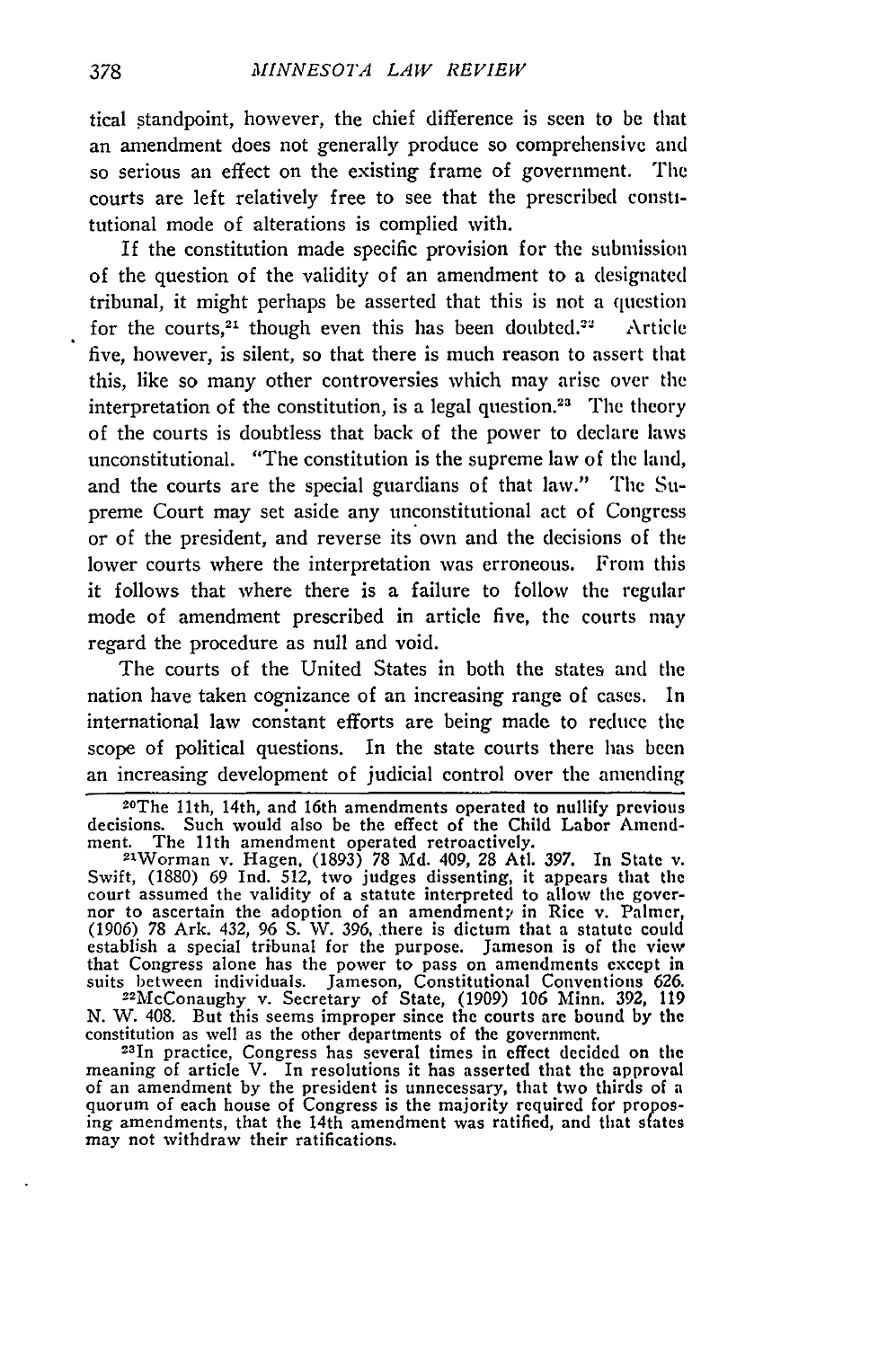process. *Hollingsworth v. Virginia<sup>24</sup>* seems to have been the first case, either national or state, in which the validity of an amendment was passed on. But as has been stated no attempt was made to show that the issue was a political one; the question moreover was simply one as to the procedure of the amendment; and the court upheld the validity of the amendment. In 1836 the first state case was decided upholding the right of the courts to inquire into the validity of amendments. But the opinion of the court was brief, and like the prior federal case upheld the validity of the amendment.<sup>25</sup> In 1849 the federal Supreme Court asserted in dictum that the question was political."0 Until the recent cases on the eighteenth and nineteenth amendments, this was the only pronouncement of the court on the subject, so that if there had been no intervening circumstances, the court might have adhered to its view in that case. This circumstance has been the constantly increasing litigation in the state courts over the validity of amendments. In 1854 the Alabama court in *Collier v. Friersoni-* asserted that it was a judicial question and held an amendment invalid. The case is notable for the fact that it is the first case before 1880 holding an amendment unconstitutional. In 1856 the Mississippi supreme court held the question a judicial one.28 In 1864, however, the Maryland court took the view that it was a political question.<sup>29</sup> In 1876 the Minnesota court regarded it as judicial.<sup>30</sup> In 1880 only about seven cases had arisen in which the validity of an amendment was attacked in the courts. Up to 1890 about twenty such cases had arisen. But since that date a large number of cases have been decided.

The decisions have been virtually unanimous to the effect that the question is judicial, and the state courts now exercise supervision over every step of the amending process. *Luther v. Borden*

Green v. Weller, (1856) 32 Miss. 650. <sup>29</sup> Miles v. Bradford, (1864) 22 **Aid.** 170. The same view has since been taken in State v. Swift, (1880) 69 Ind. 512, power of political department inferred from a statute; Beck, J., dissenting in Koehler v. Hill, (1883) 60 Iowa 543, 568; Van Syckel, J., dissenting in Bott v. Wurts, (1897) Rice v. Palmer, (1906) 78 Ark. 432, 96 **S.** W. 396, pointing out that if the question is judicial the validity of an amendment is never definitely settled.

°Dayton v. St. Paul, (1876) 22 Minn. 400.

<sup>&</sup>lt;sup>24</sup>(1798) 3 Dall. (U.S.) 378, 1 L. Ed. 644.<br><sup>25</sup>State v. McBride, (1836) 4 Mo. 303.<br><sup>26</sup>Luther v. Borden (1849) 7 How. (U.S.) 1, 12 L. Ed. 581.

 $27(1854)$  24 Ala. 100.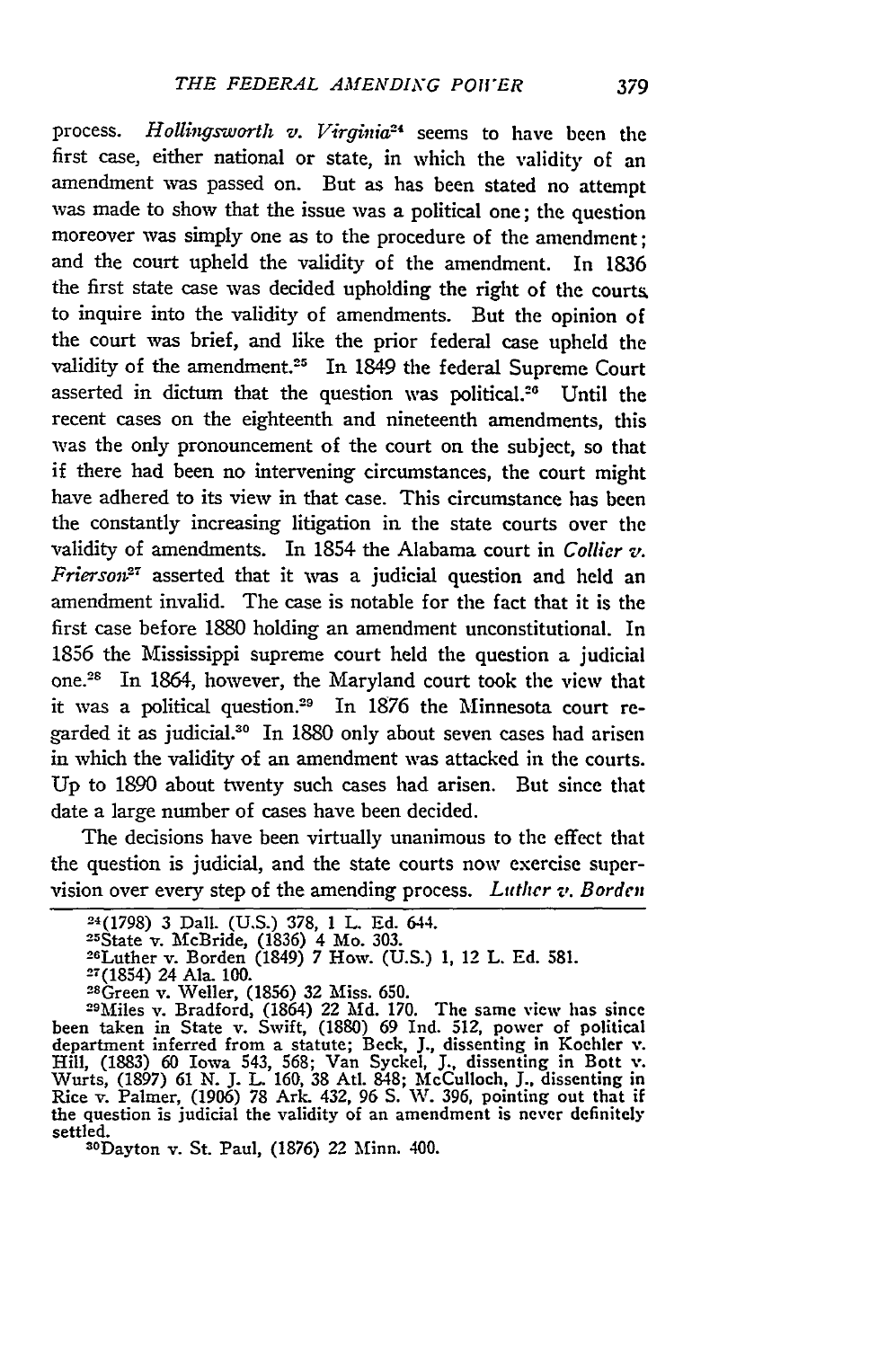was discussed by many of the courts, and the limited holding of that case was precisely defined." With such an historical **back**ground, it is not peculiar then that the Supremo Court of the United States when it came to passing on the eighteenth and nineteenth amendments was prepared to view the issue as judicial. $32$ 

The rule that the validity of an amendment is a judicial question does not solve all the difficulties that arise, however. The legality of an amendment when analyzed may present two problems. First, was the procedure prescribed in the amendment clause of the constitution regularly followed? Second, granted that the procedure was regular, is the amendment valid in its substance? The vast majority of cases have involved the first point, and have regarded it as unquestionably a judicial question. The number of cases dealing with the second issue has been small. and the outcome has not been so decisive. *In Hollingsworth*  $\boldsymbol{v}$ 

<sup>31</sup>In that case two rival governments were in armed conflict; the validity of a constitution, not an amendment, was in issue, and the opinion was therefore dictum; federal jurisdiction was involved as to the validity of a state constitution, and not of a federal amendment; the constitution of Rhode Island provided no mode of amendment. There are dicta in a few cases that when the amendment relates to the existence, power, or functions of the courts, the question is political. Koehler v. Hill, (1883) 60 Iowa 543; State v. Powell, (1900) 77 Miss. 543, 27 So. 927, 48 L. R. A. 652.

 $32$ The trend of opinion as to the federal constitution has not always been so clear, however. In White v. Hart, (1871) 13 Wall. (U.S.)<br>646, 20 L. Ed. 685, the court in dictum intimated that the validity o the Civil War amendments was a political question. In Smith v. Good, (C.C.R.I. 1888) 34 Fed. 204, Colt, Circuit Judge, asserted that the validity of an amendment is a political question, and cited Luther v. Borden as controlling. But in Knight v. Shelton, (C.C.Ark. 1905) 134 Fed. 423, also involving the validity of a state amendment, the question was regarded as judicial. In Anderson v. Myers. (C.C.Md. 1910) 182 Fed. 223, the court passed on the validity of the 15th amendment and seems to have assumed that the substance of an amendment was a judicial question. In Feigenspan v. Bodine, (D.C.N.J. 1920) *264* Fed. 186, involving the 18th amendment, it is suggested that only the political department can declare an amendment void for violating alleged implied limitations as to substance. In the National Prohibition Cases, (1920) 253 U. **S.** 350, 381, 40 Sup. Ct. 486, 64 L. **Ed.** 946, the solicitor general argued that both the ratification and scope of amendments were political. Former Attorney General Albert **F.** Pills-bury of Maine argued in 1909 that the scope is a political question. The Fifteenth Amendment, 1909 Maine St. Bar Ass'n **17,** 26. Wayne 1. Wheeler urged in 1920 that the validity of the 18th amendment was a political question. The Constitutionality of the Constitution Is Not a Justiciable Question, 90 Cent. L. J. 152. Recently the peculiar view has been offered that the Supreme Court has no jurisdiction to uphold an amendment taking away reserved powers of the states. Stevenson States' Rights and National Prohibition 99-118. There is an excellen discussion bv Dodd, Amending the Federal Constitution, (1921) **30** Yale L. J. 321.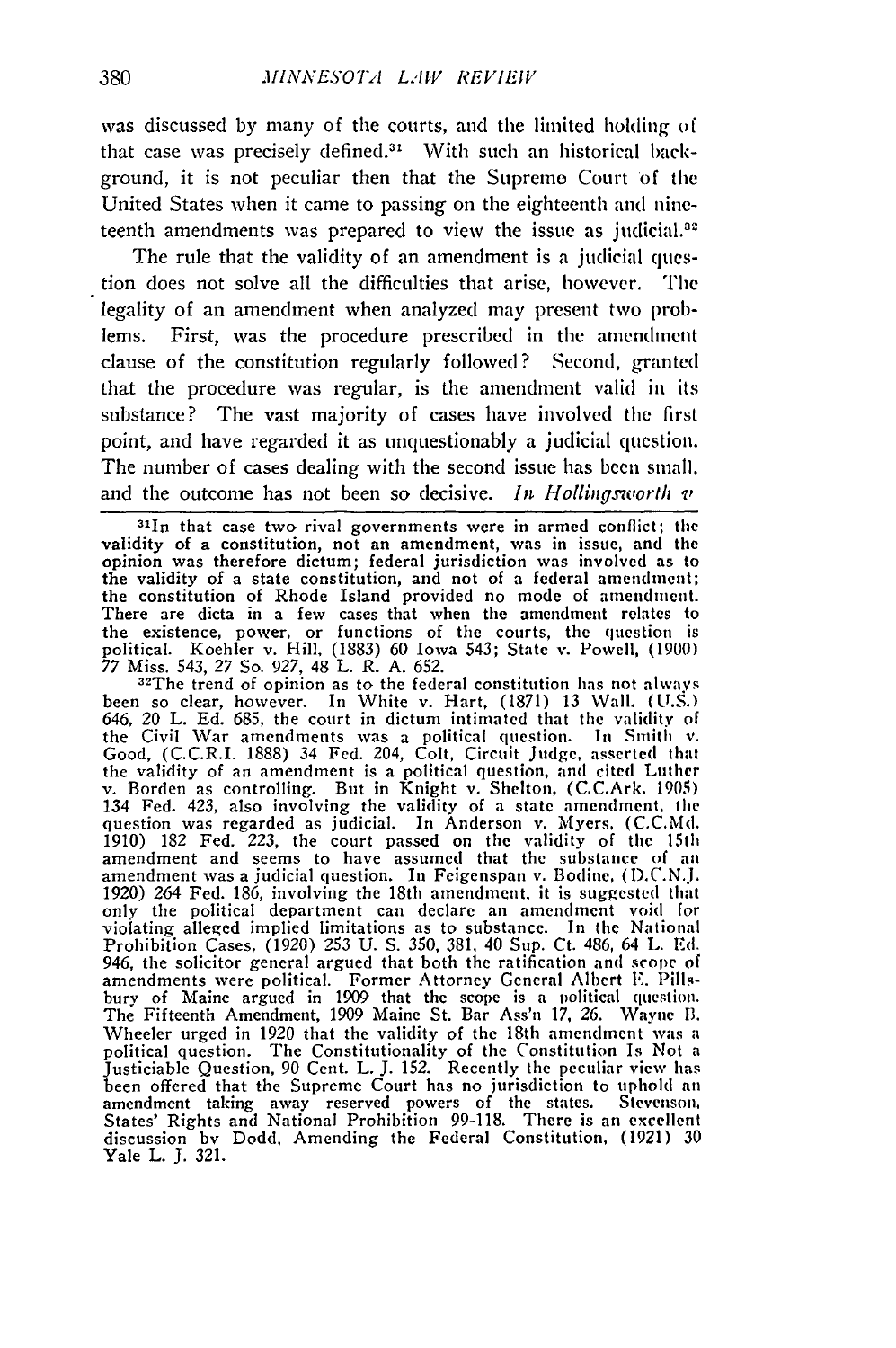*Virginic33* the issue was as to the necessity of the approval of an amendment **by** the president, thus presenting a question of procedure only. Thus when the recent federal cases arose there was no precedent in the decisions of the Supreme Court of the United States for passing on the content of an amendment. The court, in fact, passed on questions of substance, but upheld the amendments. Thus the Supreme Court seems committed to the doctrine that both the procedure and substance of amendments are judicial questions. It is important to note, however, that an amendment to the federal constitution has as yet never been held void **on** either ground.

Relatively few attacks have been made on the substance of amendments in the state courts. Apparently the first case in which this question was directly raised was that of *Livermore z. IVaite3* **by** the California court in 1894. That court held that an amendment was void in substance because certain of its provisions were to become operative at the will of certain officials mentioned in it, although it was regularly voted on **by** the people. Neither the federal nor the state constitution imposed such a restriction and it seems that it **was** one "discovered **by** the California courts." Two years later the Missouri court took the opposite view in a case involving similar facts.<sup>35</sup> Where the constitution is silent as to the scope of an amendment, the view of the state courts appears to be that the courts may not pass on the character of the amendment.36 Where the state constitutions contain limita-

**33(1798) 3** Dall. **(U.S.) 378, 1** L. **Ed.** 644.

34(1894) 102 Cal. **113, 36** Pac. 424, 25 L. R. **A. 312.** The court suggests that the power of the legislature to propose amendments is much less than that of a convention, and that a convention is subject only to the constitution of the United States. The distinction appears unsound, however, as a convention is merely a legal agent of **the** state for the purpose of amendment just as the legislature is. The court also contends that an amendment which if adopted would **be** inoperative. or contingent on the acts of a group of individuals, is invalid. But if

the people have imposed no such limitations there would seem to be<br>no good reason why such an amendment may not be proposed.<br><sup>35</sup>Edwards v. Lesueur, (1896) 132 Mo. 410, 33 S. W. 1130. But in<br>State v. Roach, (1910) 230 Mo. decision was probably a political one.<br><sup>36</sup>State v. Swift, (1880) 69 Ind. 512; Prohibitory Amendment Cases

**(1881)** 24 Kan. **700:** State v. Thorson, **(1896) 9 S. D.** 149. **68 N. W.** 202, **33** L. R. **A. 582:** People v. Sours. **(1903) 31 Colo. 369:** Frantz v. Autry, **(1907) 18** Okla. **561, 91** Pac. **193;** Louisiana **Ry. &** Navigation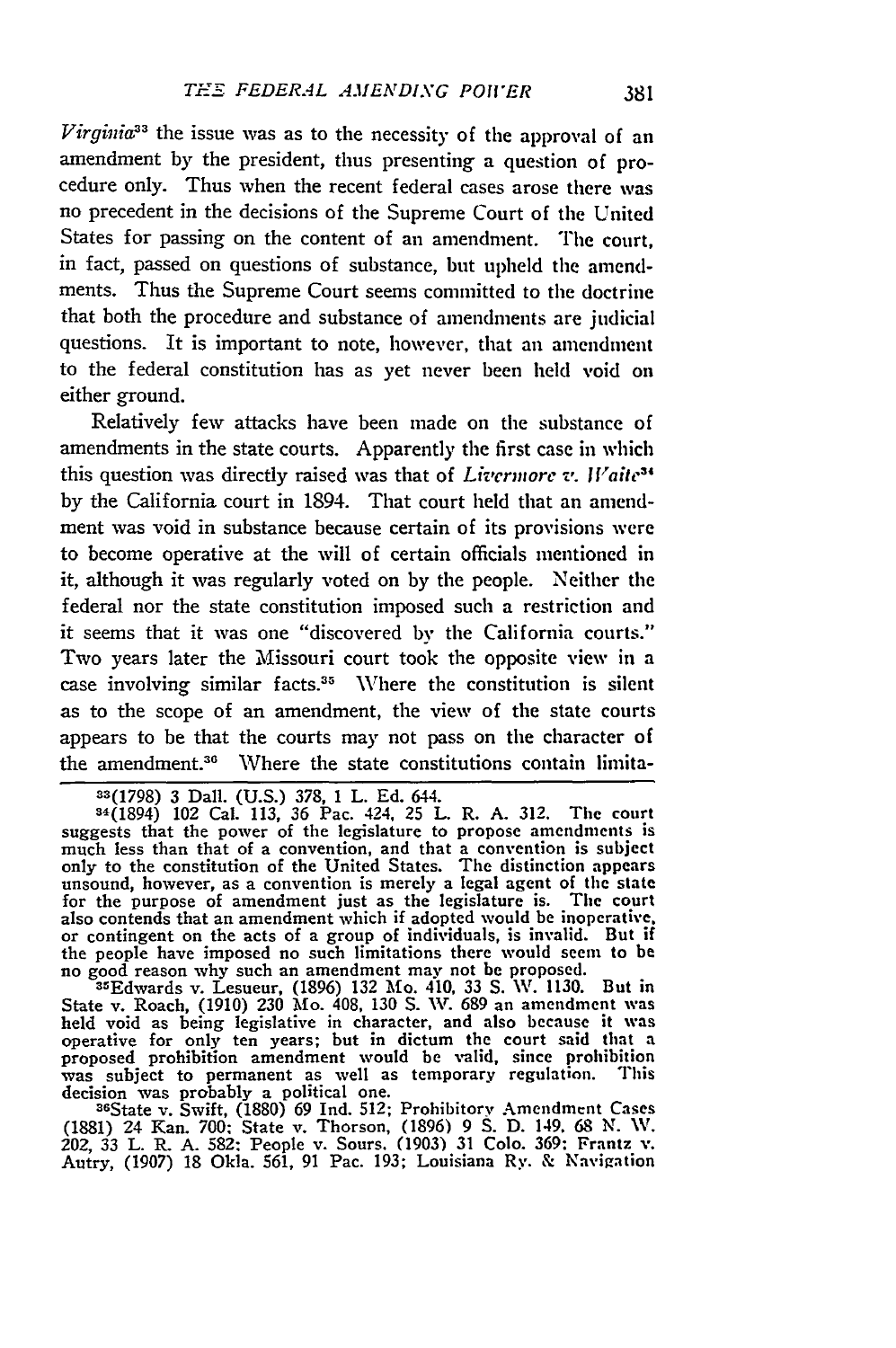tions on the scope of amendments, it would seem proper for the courts to determine whether the content is proper. $37$  Such limitations should be found within the amending clause, and the other articles of the constitution should not be viewed as limitations. Thus the bill of rights and the amending clause are themselves subject to alteration unless expressly forbidden to be altered. Most state constitutions contain no such limitations, however, and the problem therefore seldom arises, as the doctrine of implied limits on the nature of amendments has not been adopted by the state courts.

The constitution of the United States, however, contains an express restriction on the nature of amendments. No state may be deprived of its equal suffrage in the Senate without its consent. Prior to 1808 no amendment could be made abolishing the slave trade, or imposing a direct tax without apportionment. Since that date, unless the courts adopt the view that there are implied limitations, the only criterion of character an amendment has had to meet is that it must not violate the equal suffrage clause. The absence of any limitations as to form or substance is shown in the cases of the eleventh and the eighteenth amendments. The eleventh amendment operated retroactively. The eighteenth amendment **by** its own provision was not to go into effect until a year after its ratification, and was to be inoperative unless ratified within seven years after its submission **by** Congress to the states.<sup>38</sup> Though the eighteenth and nineteenth amendments were attacked as void in substance, the contentions were rejected.<sup>39</sup> So far no implied limitations have been admitted, but the Supreme Court is ready to hear arguments as to the content, thus clearly regarding it as a judicial question.

37 The Alabama constitution, article **18,** sec. 284, forbids the change of representation in the legislature on any other than a population basis. Article 17, sec. 2, of the Michigan constitution forbids the use of the popular initiative to amend the amending clause itself.

sSee Dillon v. Gloss, (1921) 256 **U. S.** 368, 41 Sup. Ct. 510, 65 L. **Ed.** 944; Druggan v. Anderson, (1925) **269 U. S. 36,** 46 Sup. **Ct,** 14, 70, L. **Ed.** 151."

<sup>39</sup>National Prohibition Cases, (1920) 253 U. S. 350, 386, 40 Sup. Ct. 486, 64 L. **Ed.** 946; Leser v. Garnett, (1922) **258 U. S.** 130, 42 Sup. Ct. 217, *66* L. **Ed. 505.**

Co. v. Madere, (1909) 124 La. 635, 50 So. 609; State v. Fulton, (1919 99 Ohio St. 168, 124 **N.** E. 172; Switzer v. State, (1921) 103 Ohio 306, 133 **N. E.** 552, suggesting that a federal amendment may **be!** invalid for indefiniteness; Browne v. City of New York, (1925) 241 **N.** Y. *96,* 149 **N. E.** 211.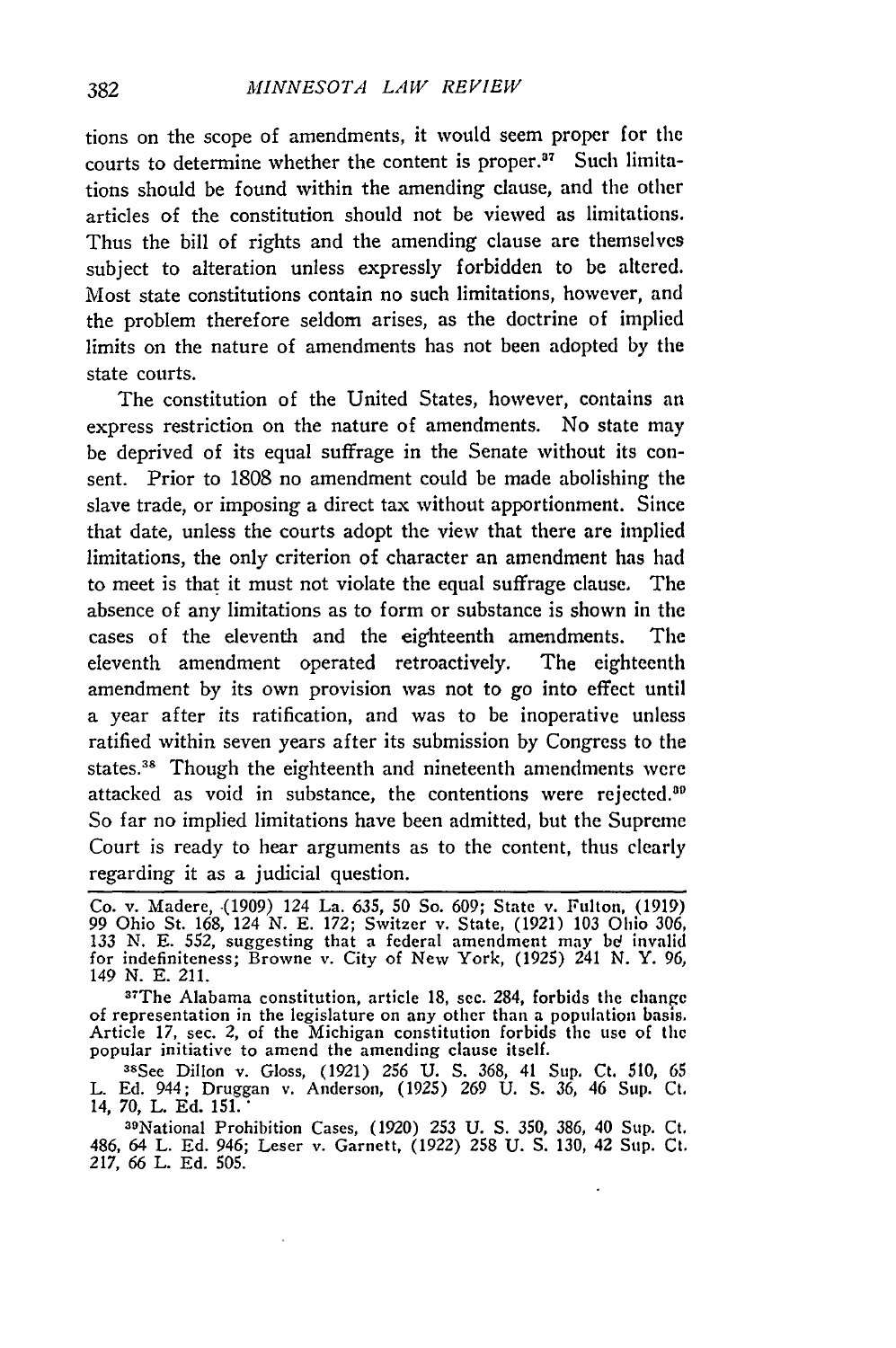The validity of a federal amendment appears to **be** open to attack collaterally and perhaps directly, at least in the absence of any judicial decisions to the contrary. There would, however, seem to be some difficulty in making a direct attack, such as would not be experienced in the case of an amendment to a state constitution, and in fact the legality has generally been assailed collaterally.40 **A** federal amendment involves simply the proposal **by** Congress and the consent of the state legislatures. **A** state amendment involves the constitutionally designated action of various officials apart from the legislature and the people so that an opportunity is furnished at various stages to attack it. **A** federal amendment is not open to attack prior to its passage since neither Congress nor the state legislatures can be enjoined when engaged in legislating or amending.<sup>41</sup> The attack would have to come after the amendment had gone into force, and it would seem a difficult matter to find a successful method of

4 <sup>0</sup> 1n Fairchild v. Hughes, **(1922) 258 U. S.** 126, 42 Sup. Ct. 274, **60** L. **Ed.** 490, it was held that the general right of a citizen to have the government administered according to law and the public moneys no wasted does not entitle him to institute in the federal courts a suit to secure **by** indirection, a determination whether an amendment about to be adopted will be valid. The action was in the form of a bill in equity, but was held not to be a case within the meaning of article III, sec. 2. See also, State **i .** Cox, **(D.C.** Ohio **1919)** 257 **Fed.** 344; United States v. Colby, **(C.C.D.C. 1920) 265 Fed. 998.** In Hanley **v.** Wetmore, (1886) 15 R. I. 386, 6 Atl. 777, the court refused to make<br>a declaratory decree against the canvassing board that a state amendment was improperly adopted, on the ground that there was no one on whom the decree would be binding, and that there was no showing of a right

41State v. Thorson, **(1896) 9 S. D.** 149, **68 N. W.** 202, **33** L. R. **A. 582;** People v. Mills, **(1902) 30 Colo.** 262, **70** Pac. **322;** Frantz **v.** Autry, (1907) **18** Okla. **561, 91** Pac. **193.** Threadgill **v.** Cross, **(1910) 26** Okla. 403, **109** Pac. **558, 138** Am. St. Rep. 964; State v. Board, **(1919)** 44 **N. D. 126, 172 N. W. 80;** State v. Marcolin, **(1922) 105** Ohio 570, **138 N. E. 881;** McAlister v. State, **(1923) 95** Okla. 200, **219** Pac. 134, **33 A.** L. R. **1370;** Hamilton v. Secretary of State, (1924) 227 Mich. **111, 198 N.** W. 843.

Contra: Wells v. Bain, (1873) **75** Pa. **39, 15** Am. Rep. **563:** Hatch v. Stoneman, **(1885) 66** Cal. **633;** Livermore v. **Waite,** (1894) 102 Cal. **113;** Edwards v. Lesueur, **(1896) 132** Mo. 410, 441; Peonle v. Curry. **(1900) 130** Cal. **82, 62** Pac. **516;** Holmberg v. Jones, (1901) 7 Idaho **752, 65** Pac. **563;** State v. Roach, **(1910) 230 Mo.** 408, **130 S. W. 689.** two judges dissenting; State v. Alderson. (1914) 49 Mont. **387.** 142 Pac. 210, Ann. Cas. 1914B **39;** Tax Commission Case. **(1923) 68** .Mont. 450, **219** Pac. **817;** State v. Hall, **(1917) 35 N. D.** 34, **159 N. XV. 281** seems not to have been followed in State v. Board, **(1919)** 44 **N. D. 126, 172** *N.* **W. 80.**

For general principles, see Mississippi v. Johnson. (1866) 4 Wall. **(U.S.)** 475. **18** L. **Ed.** 437; Clayton v. Calhoun, **(1886) 76** Ga. 270; Dodd, Revision and Amendment of State Constitutions **228-232.**